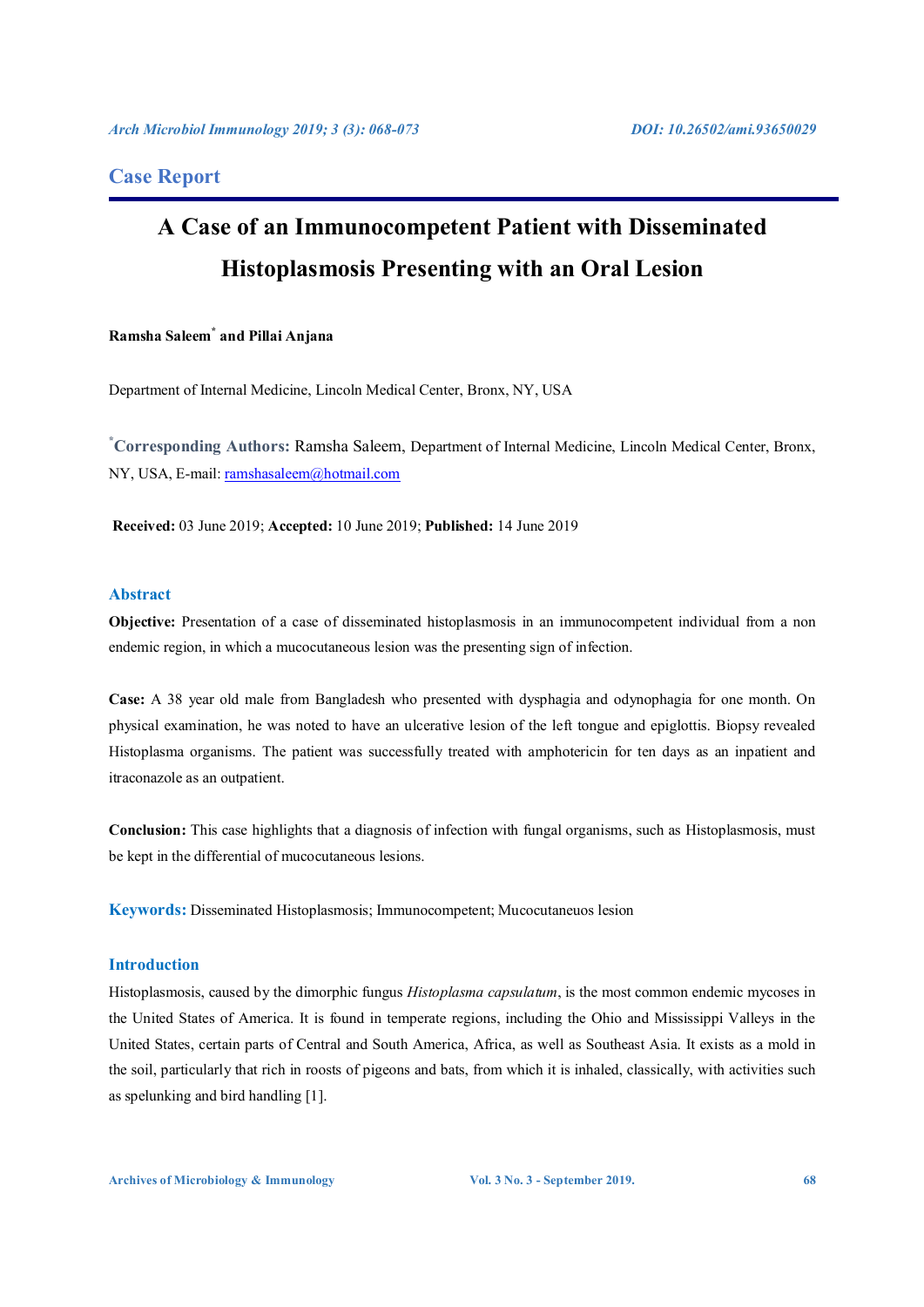In most cases, the infection is asymptomatic. However, the organisms can cause clinically significant disease in patients with impaired cellular immunity, such as those with AIDS or those receiving tumor necrosis factor-alpha inhibitors. This is in part because T cells are required to activate macrophages to defend against and destroy the yeast form in the body [2]. However, symptomatic histoplasmosis has also been described in immunocompetent individuals, particularly those at the extremes of age, with underlying pulmonary disease or those who inhale an unusually large inoculum [3]. If symptomatic, it most commonly presents as a self-limiting pulmonary disease as the lungs are the portal of entry for the organisms. However, if there is a failure or delay to activate the macrophage fungicidal ability to confine and kill the organisms in the lungs, disseminated progressive disease can occur.

 Extrapulmonary manifestations of histoplasmosis are secondary to lymphatic and hemotogenous spread of the organism [2]. They include gastrointestinal disease such as oral, esophageal or colonic ulcerations that may present as dysphagia, gastrointestinal bleeding or mimic malignancy. A less common extrapulmonary manifestation is cutaneous involvement, in which lesions may present from papules to abscesses to necrotizing vasculitis. Adrenal involvement is also very common, although adrenal insufficiency is unlikely to result [4]. Other organ systems that may be affected include the central nervous system as meningitis/ encephalitis and the cardiovascular system as endocarditis/ pericarditis [1]. In general, a high index of suspicion is required to diagnose disseminated histoplasmosis in immunocompetent individuals.

#### **Case Report**

This is a 38 year old male from Bangladesh with a medical history of type 2 diabetes mellitus and active tobacco use who presented to the emergency department with complaints of dysphagia to both solids and liquids as well as odynophagia for one month. The patient was seen by ENT in the emergency department and noted to have a 2-cm ulcerated lesion on the posterior left tongue and epiglottis. He was presumed to have a diagnosis of oral cancer and scheduled for outpatient biopsy and imaging studies for metastatic disease workup. The patient also quit smoking at this time given his presumptive diagnosis. The patient had the biopsy done five days later, which did not reveal malignancy, but instead showed chronic granulomatous inflammation and Histoplasma capsulate organisms. A few days later, the patient was followed up with ENT and infectious disease outpatient clinics, and was noted to have worsening of his oral lesions as well as worsening of his dysphagia. He was referred for inpatient admission for initiating treatment with liposomal amphotericin.

The patient's chest CT showed extensive ground glass opacities bilaterally (Figure 1). He underwent BAL and bronchial biopsy, which was positive for non-casseating granuloma but negative for fungal organisms. HIV ELIZA test was negative. His blood and fungal cultures were negative. His serum histoplasmosis Ab was elevated at 1:32 and urine Histoplasma Ag was positive. His abdomen/ pelvis CT revealed bilateral adrenal masses (Figure 2). The patient was hypotensive throughout his stay, and a cosyntropin stimulation test was performed, which was consistent with adrenal insufficiency. The patient was treated with hydrocortisone.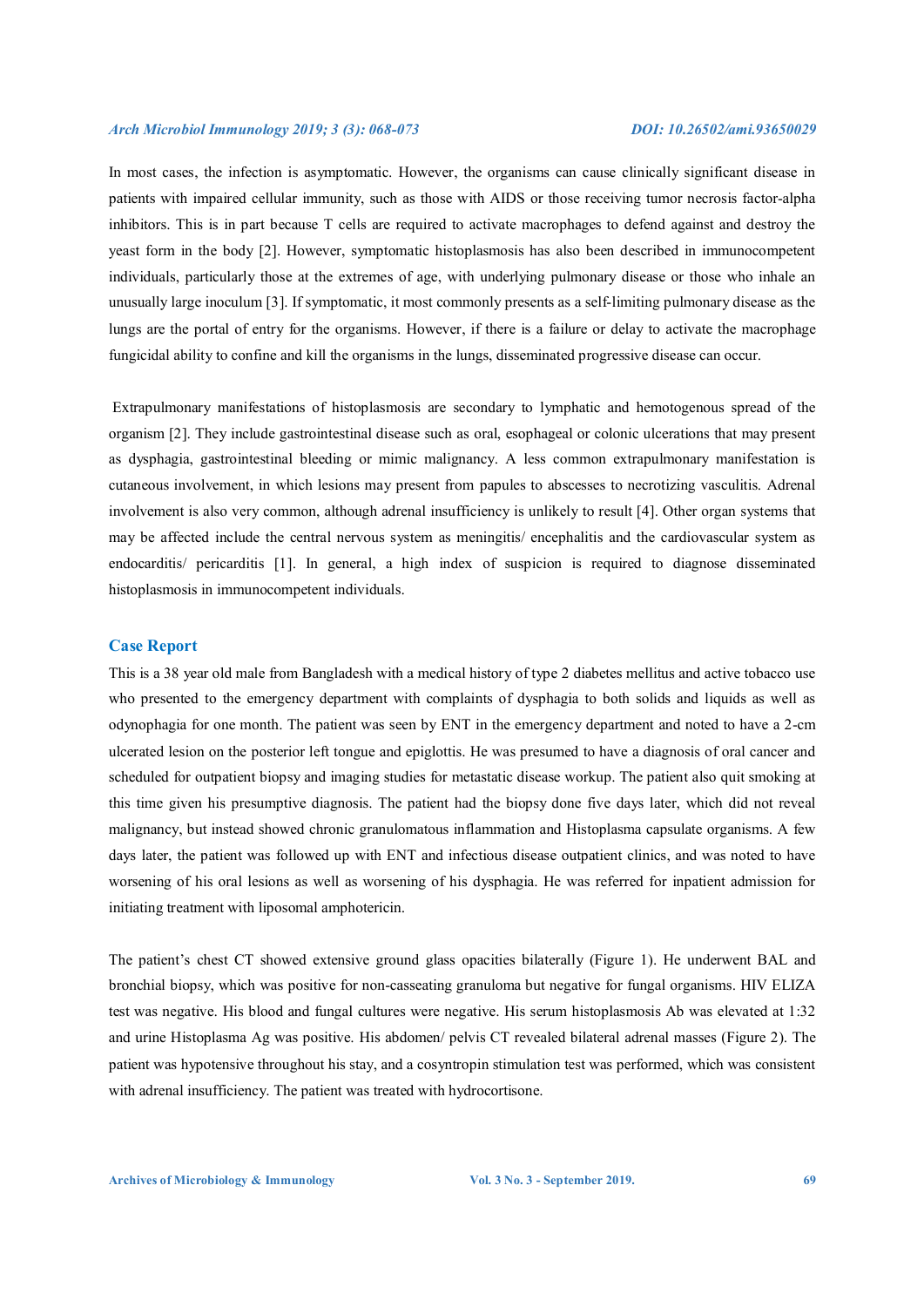After ten days of amphotericin, the patient's oral lesions regressed and his dysphagia resolved. He then was loaded with oral itraconazole, and discharged on a maintenance dose. The patient had a repeat CT chest two months after his initial imaging (six weeks into treatment) with improvement of bilateral opacities (Figure 3).



**Figure 1:** CT chest without contrast. There are extensive bilateral ground-glass opacities. Mass-like nodular opacities were also described, including a 1-cm right apical density and 2.3cm right upper lobe opacity.



Figure 2: CT abd/pel without contrast. There are bilateral adrenal gland masses. The right measures 3x2 cm transverse and the left is 4x2.4 cm transverse. They are heterogenous with areas of enhancement.



**Figure 3:** CT chest without contrast. This is a follow up CT chest two months after the initial one. The previously seen widespread global ground glass opacities are reduced in severity.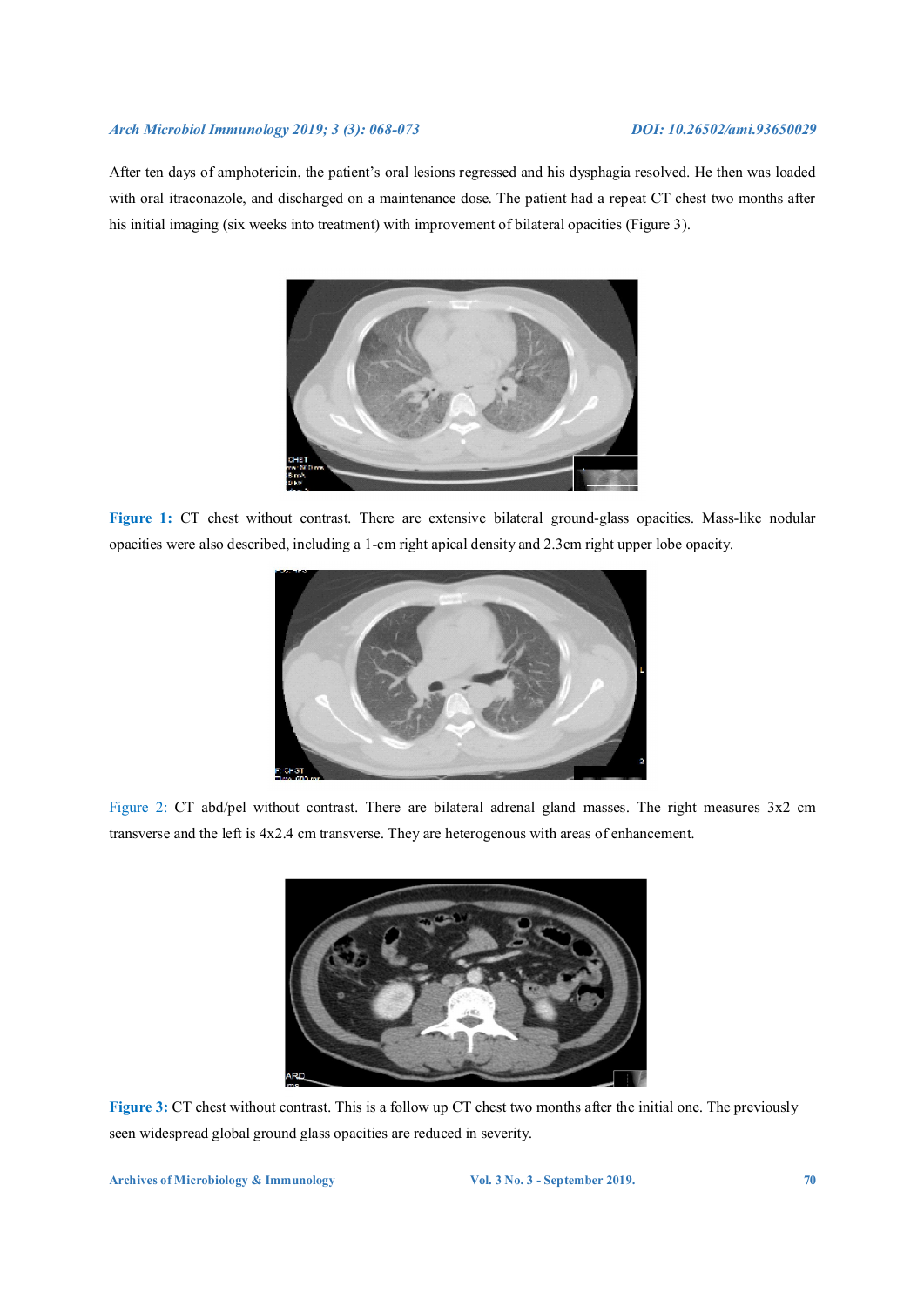#### **Discussion**

This patient, presenting with dysphagia and an oral ulcerative lesion, was presumed to have oral cancer and only after the biopsy was done, was revealed to have disseminated histoplasmosis. Should a fungal infection have been considered in the initial differential diagnosis in this immunocompetent patient presenting with an oral lesion? How high should the index of suspicion be to include disseminated histoplasmosis in the diagnosis? What are the differentials of mucocutaneous lesions?

 Similar cases of histoplasmosis presenting in immunocompetent patients with mucocutaneous manifestations have been described [5-8]. Just as this patient was presumed to have a malignancy, a case is discussed by Clyti et al. (1999) [9] in which an HIV-negative man presented with an oral lesion in which squamous cell carcinoma was the primary diagnosis. Only with biopsy, histoplasmosis was diagnosed and successfully treated with itraconazole. In another case series by De Paulo et al. (2013) [10], three immunocompetent patients, the youngest of age 30, presented with ulcerative lesions on the tongue and a biopsy revealed histoplasmosis. Although rare, other case reports have described immunocompetent patients ultimately diagnosed with disseminated histoplasmosis whose initial presentation was a mucocutaneous lesion.

Our patient was a resident of Bangladesh for most of his lifetime, who moved to New York five years ago. He lived in California for one month, but has otherwise resided in the Bronx. He visited his home country for nine days about eight months prior to presentation. His acquirement of the fungal infection may have been attributed to his recent travel, however the organism *Histoplasma capsulatum* is not common in Bangladesh. Overall, given this patient's non-endemic travel history and clinical presentation, a diagnosis of disseminated histoplasmosis was not an obvious one at all and required a high index of suspicion.

A presumed diagnosis of oral malignancy was made in this patient given his smoking history. Indeed, the differentials for a painful oral cutaneous lesion should include squamous cell carcinoma, lymphoma, tuberculosis, inflammatory disease and also systemic mycosis such as histoplasmosis regardless of the immune status of the patient [11]. Although cutaneous lesions from histoplasmosis are more common in HIV-seropositive patients, this report highlights that they may also rarely present in immunocompetent patients. The lesions may present in a variety of ways, including ulcers, nodules, warty growths or abscesses [11]. Definitive diagnosis of histoplasmosis is made by a combination of culture, histopathologic visualization of the organism, or antibody and antigen detection.

Disseminated disease is suspected if there is involvement of the reticular-endothelial system (lymphadenopathy, splenomegaly), hematologic system (anemia, leukopenia, thrombocytopenia), gastrointestinal system (hepatic involvement, lesions along the GI tract) or CNS system (brain lesions on imaging) [3]. The adrenal gland is one of the most common structures involved, as described by a case series that discussed eight immunocompetent patient from a non-endemic area with bilateral adrenal masses that were biopsied/ aspirated to reveal histoplasmosis [4,12]. Our patient was one such rare case, having bilateral adrenal gland involvement (unilateral involvement is more commonly seen) and also having adrenal insufficiency (most patients have preserved adrenal function). He was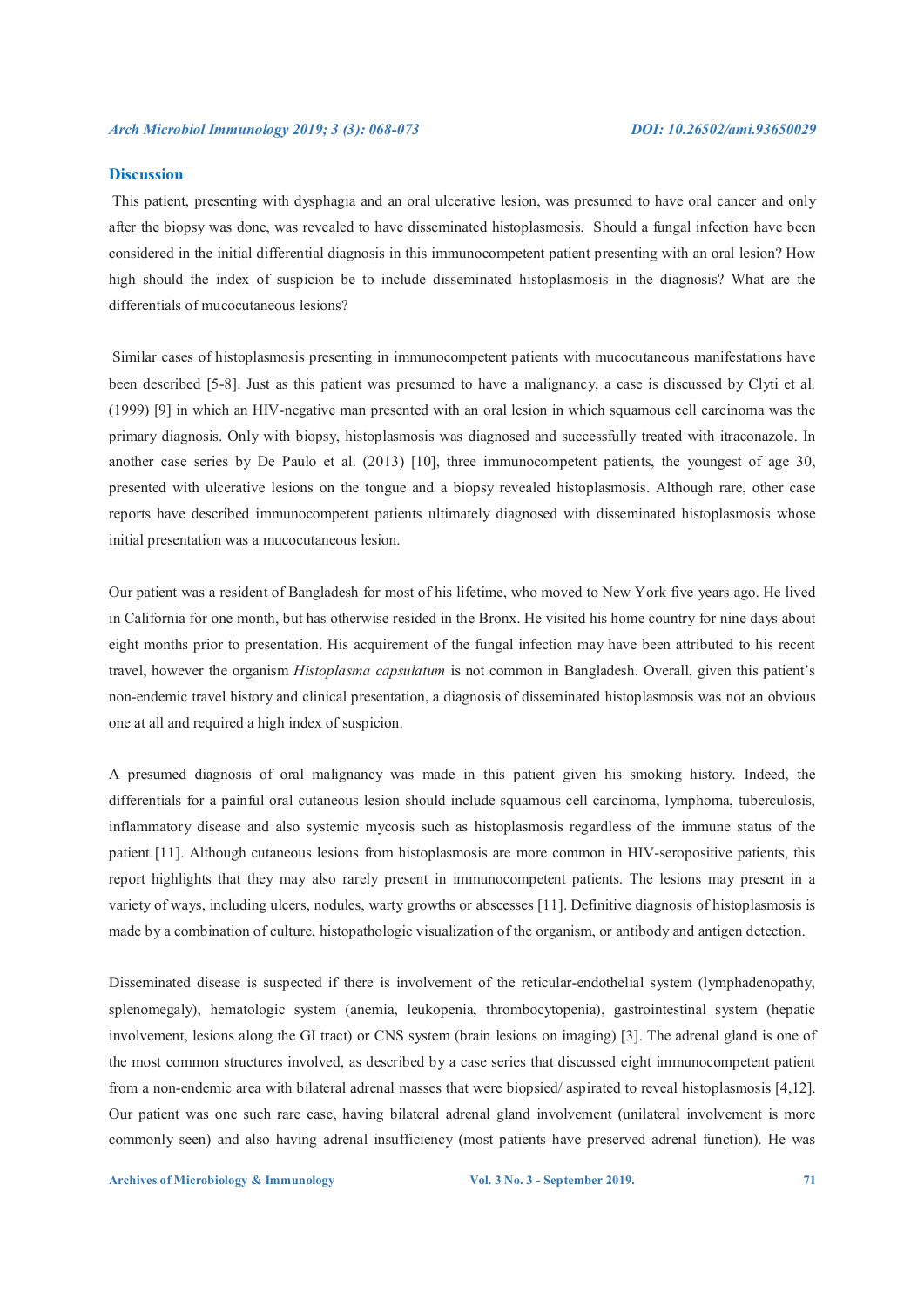treated with corticosteroids along with anti-fungals. Studies have shown that adrenal insufficiency is usually irreversible requiring lifetime hydrocortisone, however some patients may recover their adrenal function after prolonged treatment with fungicidals [12,13].

Amphoterecin is used as initial treatment in patients with severe disease, and then is transitioned to an azole drug for maintenance [11]. Within days of treatment, our patient's oral lesions regressed and his dysphagia resolved. He was then switched to oral itraconazole, the preferred azole anti-fungal. Six weeks into treatment, the patient's chest CT had already shown significant improvement in the graoundglass opacities and he is doing well.

### **Conclusion**

Practitioners should include histoplasmosis in the differential diagnosis of a patient presenting with a mucocutaneous lesion, particularly if they have been in an endemic region. It is therefore important to have knowledge about the presentations of disseminated histoplasmosis in order to diagnose and initiate treatment in a timely manner.

### **References**

- 1. Vidyanath S, Shameena PM, Sudha S and Nair RG. Disseminated Histoplasmosis With Oral and Cutaneous Manifestations. Journal of Oral and Maxillofacial Pathology 17 (2013): 139-142.
- 2. Deepe GS, Taylor CL, Srivastava L, Bullock WE. Impairment of Granulomatous Inflammatory Response to Histoplasma capsulatum by Inhibitors of Angiotensin-Converting Enzyme. Infection and Immunity 48 (1985): 395-401.
- 3. Assi MA, Sandid MS, Baddour LM, Roberts GD, Walker RC. Systemic Histoplasmosis: A 15-Year Retrospective Institutional Review of 111 Patients. Medicine. 86 (2007): 162-169.
- 4. Kumar N, Singh S, Govil S. Adrenal Histoplasmosis: Clinical Presentation and Imaging Features in Nine Cases. Abdominal Imaging. 28 (2003): 703-708.
- 5. Mignogna M, Fedele S, Lo Russo L, Ruoppo E, Lo Muzio L. A Case of Oral Localized Histoplasmosis in an Immunocompetent Patient. European Journal of Clinical Microbiology and Infectious Disease 20 (2001): 753-755.
- 6. Sood N, Gugnani HC, Batra R, Ramesh V, Padhye AA. Mucocutaneous Nasal Histoplasmosis in an Immunocompetent Young Adult. Indian Journal of Dermatology, Venereology and Leprology 73 (2007): 182-184.
- 7. Kathuria S, Capoor MR, Yadav S, Singh A, Ramesh V. Disseminated Histoplasmosis in an Apparently Immunocompetent Individual From North India: a Case Report and Review. Medical Mycology 51 (2013): 774-778
- 8. Verma SB. Chronic Disseminated Cutaneous Histoplasmosis in an Immunocompetent Individual a Case Report. International Journal of Dermatology 45 (2006): 573-576.